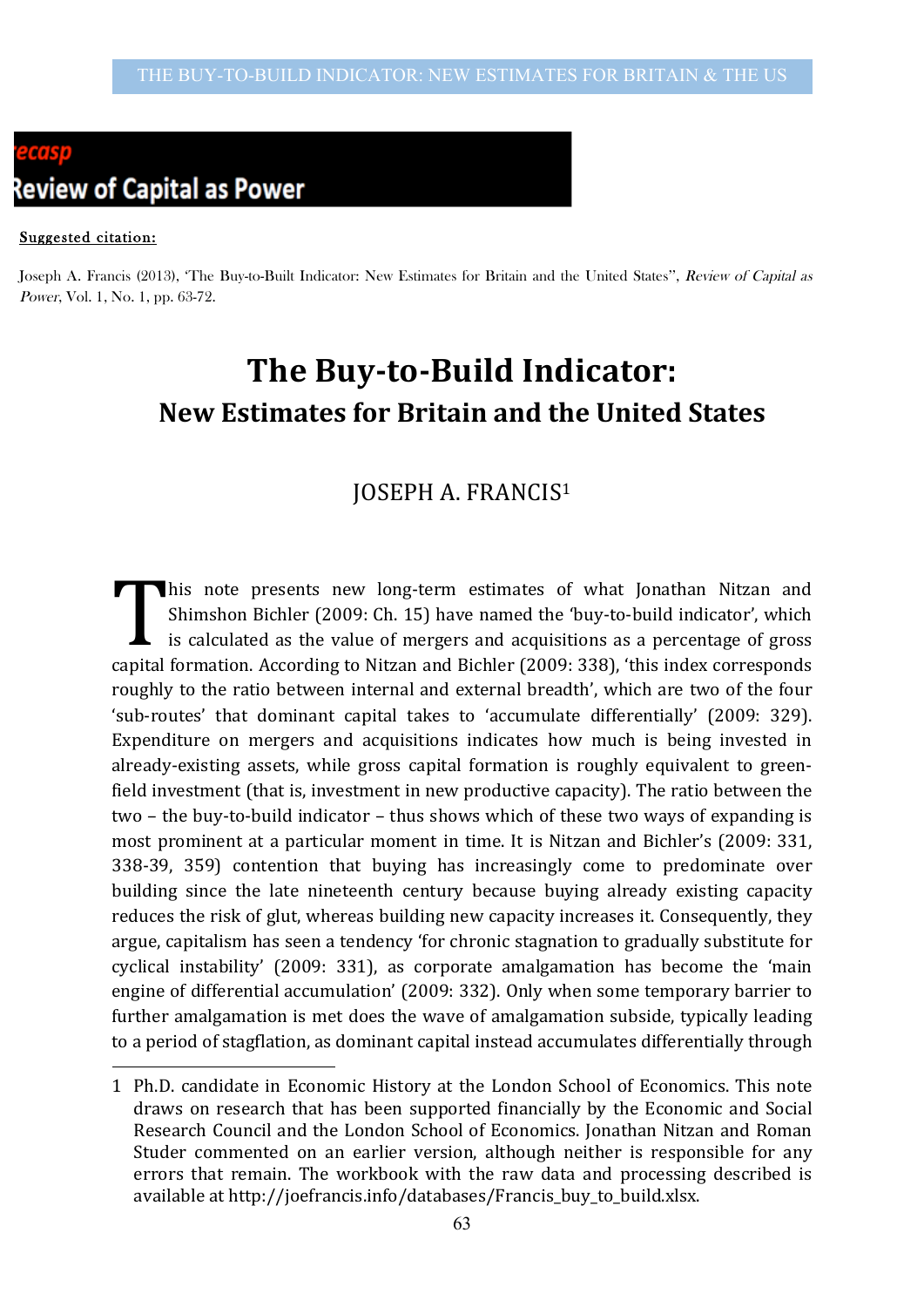'external depth', which occurs through stagflation, as dominant capital limits production, in order to redistribute income in their favor through inflation. These pendular swings from external depth to external breadth and back again provide the basic rhythm of the capitalist mode of power. It is important, therefore, that they are correctly measured.

This note provides two new series of buy-to-build indicators. Estimating them, it should be stressed, is not simple, principally due to the absence of consistent series for expenditure on mergers and acquisitions. Nevertheless, as this note describes, it has proven possible to calculate them for both Britain and the United States. For Britain, the new estimates build principally on the research of Leslie Hannah (1983), as well as official government statistics, while for the United States, they represent significant revisions of Nitzan and Bichler's own original estimates. The note concludes with some observations on the new series, including on how they affect (or not) Nitzan and Bichler's narrative.

#### **New Estimates**

#### *Britain*

 $\overline{a}$ 

Estimating a buy-to-build indicator for Britain is relatively straightforward. Hannah's (1983: 167-78) series of the value of firm disappearances due to mergers and acquisitions in manufacturing industry during 1880-1939 and 1949-1981 can be easily spliced with the official Office for National Statistics (ONS n.d.: Series DUCM and CBCO) series of expenditure on mergers and acquisitions, which covers expenditure on mergers and acquisitions in Britain by British companies during 1965-85 and by British and foreign companies in Britain during 1986-2012. The raw data can be seen in part (a) of Figure 1, in which the series for the value of mergers and acquisitions are shown as percentages of gross fixed capital formation,<sup>2</sup> in order to arrive at buy-to-build indicators.

<sup>2</sup> Government statistics were used for 1948-2010 (ONS n.d.: Series NPOS), then extended back to 1880 using Charles Feinstein's estimates (reproduced in Mitchell 1988: 831-35), adjusted them by the average ratio during the overlapping period.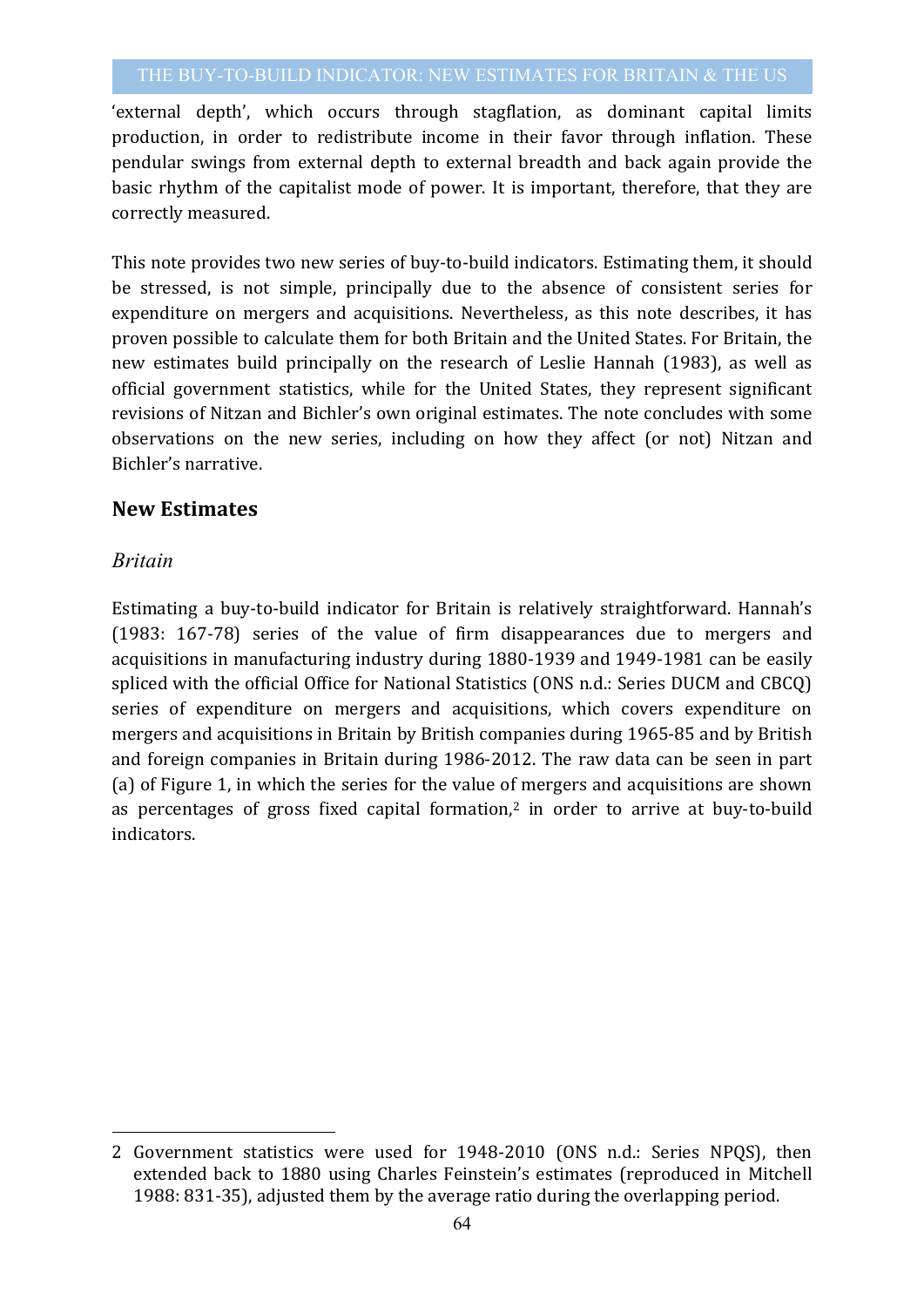



Raw and Processed Buy-to-Build Indicators for Britain

Sources: See text.

 $\overline{a}$ 

Simple ratio splicing was used to join the Hannah and ONS series. Hannah's series was adjusted upwards according to the average ratio between the two during 1965-81, in order to roughly compensate for the absence of non-manufacturing mergers and acquisitions in Hannah's series. During 1919-39, Hannah gives low and high estimates of the value of mergers and acquisitions in manufacturing, so the average of the two was used. The gap in Hannah's series between 1939 and 1949 was filled through exponential interpolation, adjusted following the variations in a proxy that was construct by multiplying the number of mergers and acquisitions by the Actuaries General Share Price Index, then dividing it by gross fixed capital formation.<sup>3</sup> The

<sup>3</sup> Hannah gives the number of mergers and acquisitions. The Actuaries General Share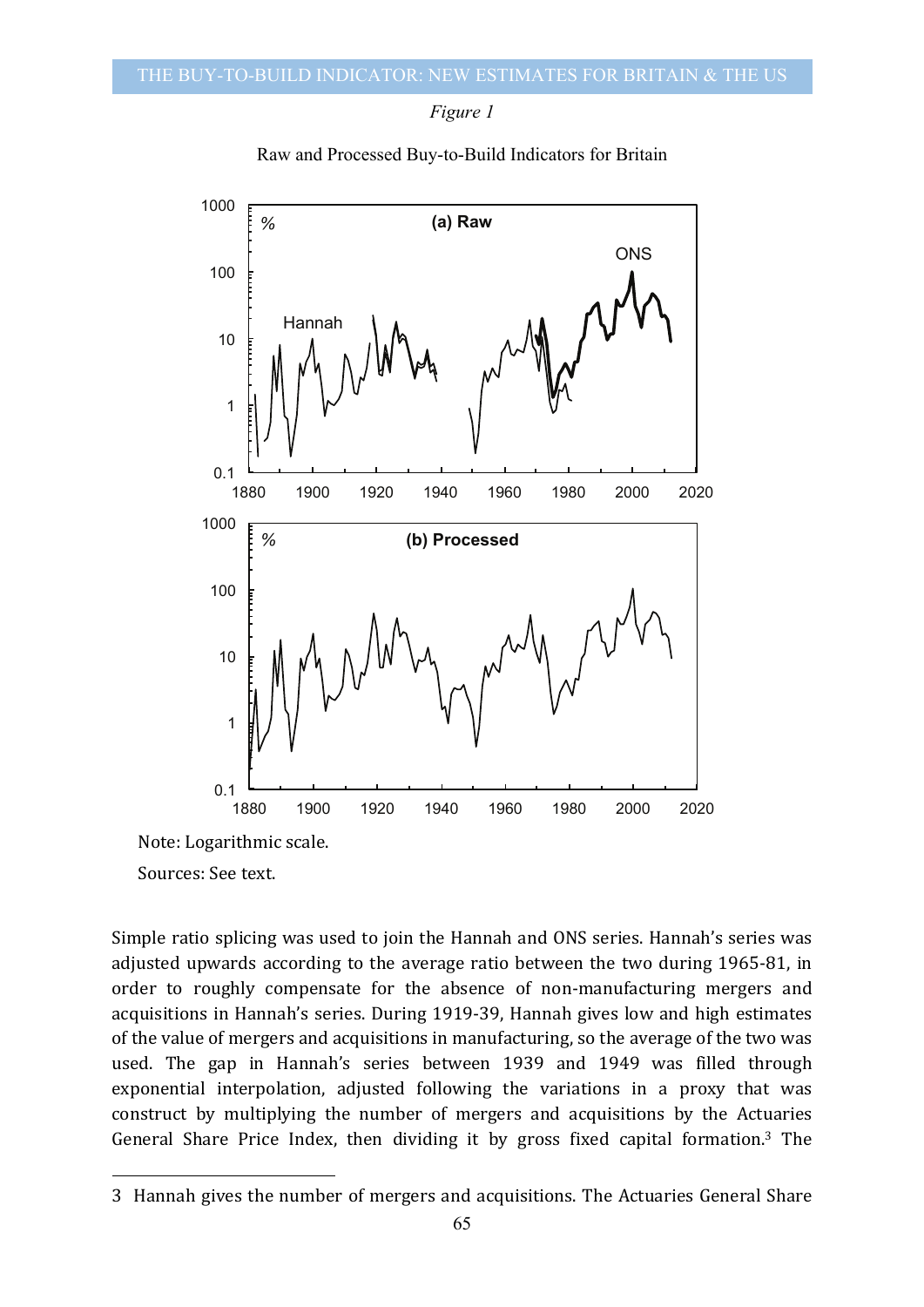continuous buy-to-build indicator that resulted from this processing can be seen in part (b) of Figure 1.

### **The United States**

 $\overline{a}$ 

Constructing a series for the United States is more difficult because the data on mergers and acquisitions are less consistent and somewhat scarcer.<sup>4</sup> Seven sources can be identified:

- 1. Luther Conant's (1901: 12) series for industrial companies during 1887-1900, covering those acquired worth over US\$1 million, according to the total value of all their stock and bonds. Conant's sources are unclear.
- 2. Ralph Nelson's (1959: 145, 154, Tables B-3 & B-7) series for the manufacturing and mining sector during 1895-1920, based on reporting in the financial press, which tended to underreport smaller mergers and acquisitions.
- 3. Carl Eis's (1969: 271, Table 1) series for industrial companies during 1919-30, covering consolidations worth at least US\$1 million and acquisitions of US\$100,000 or more, produced under the supervision of Nelson and using a similar methodology.
- 4. The Federal Trade Commission (FTC 1981: 104, Table 15) series for the manufacturing and mining sectors during 1948-79, in which the book value of the acquired firm's assets were US\$10 million or more. The US\$10 million cut-off creates a major problem for the consistency of this series.
- 5. A series for 1968-2007 begun by W.T. Grimm & Co and subsequently published in *Mergerstat Review* (1991; 2008). The series covers all merger and acquisition announcements in the United States and by US companies abroad, including divestitures, and leveraged buy-outs. The series covers deals worth at least US\$500,000 and is limited to only those mergers and acquisitions in which the value was made publicly available.<sup>5</sup>
- 6. A series published in the *Statistical Abstract of the United States*, covering the period 1984-2003 and including 'mergers, acquisitions, acquisitions of partial interest that involve a 40% stake in the target or an investment of at least [US]\$100 million, divestitures, and leveraged transactions that result in a change in ownership' (US Bureau of the Census  $1994: 551$ ; also  $2002: 493$ ;  $2004-05$ : 741). The source of these data was the Securities Data Company, which would later become Thomson Financial, and, as in the Mergerstat series, is limited to mergers and acquisitions in which the value was publicly announced.
- 7. Thomson Financial's raw data on mergers and acquisitions, accessed through Thomson ONE Banker. All mergers and acquisitions in which the purchased

Price Index was taken from Global Financial Data (n.d.: Series GBAINDXW).

<sup>4</sup> For an overview, see Nelson (1959: Ch.2) and Golbe and White (1988: 267-75).

<sup>5</sup> The *Mergerstat Review* series has presumably been continued up to the present, although it proved impossible to check due to the cost of this publication.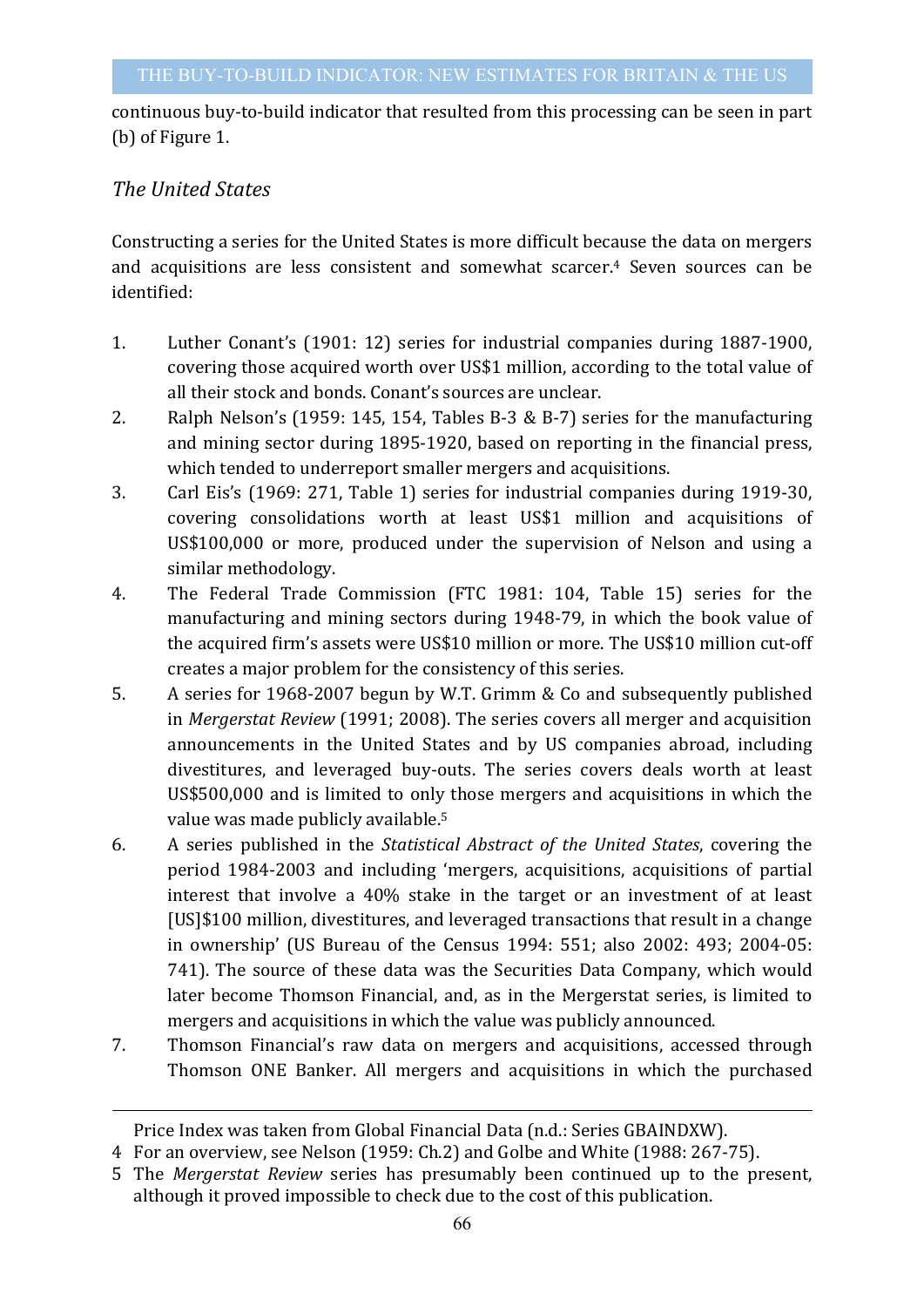company was located in the United States were included, while the total value of mergers was treated as the sum of all the announced values of each deal completed in each year.<sup>6</sup> Again, the major limitation is that it only includes deals in which the value was announced.

Once these series were compiled, each was divided by a series for gross fixed capital formation, $7$  leading to six separate buy-to-build indicators. The results can be seen in part (a) of Figure 2.

Processing the various separate buy-to-build indicators was more complicated than in the case of Britain. Two series were used as bases. First, the indicator calculated from Nelson's estimates for 1895-1920 was taken as a base, then extended to cover 1887-1930 using the Conant and Eis indicators, adjusted according to their average ratios with Nelson's series during their overlapping periods. Second, the Thomson indicator was used for 1981-2012,<sup>8</sup> then extended back to 1968 using the *Mergerstat Review* series, again adjusted according to their average ratios with the Thomson indicator. The result was two series, covering 1887-1930 and 1968-2012 respectively. Interpolation to cover the gap between the two series was carried out in the same way as for Britain: exponential interpolation adjusted according to variations in a series of the number of mergers and acquisitions multiplied by a share price index, $9$  divided by the series for gross fixed capital formation. The result was the processed series shown in part  $(b)$  of Figure 1.

 $\overline{a}$ 

<sup>6</sup> For 1981, for example, the precise search criteria were All Mergers & Acquisitions; Target Nation-United States of America; Date Effective/Unconditional-Between-01/01/1981 to 31/12/1981; Deal Basics Report.

<sup>7</sup> Bureau of Economic Analysis (BEA: n.d.: Table 1.1.5) data were used for gross fixed capital formation during 1929-2010, then extended backwards through ratio splicing with the estimates of Simon Kuznets (n.d.: Table T-8).

<sup>8</sup> The years 1976-80 appear to be very incomplete in the Thomson database, so they were not used.

<sup>9</sup> The number of mergers is was collated by the FTC (reproduced in Lamoreaux 2006: Series Ch422). The share price index is from Shiller (1989), updated at Shiller (n.d.).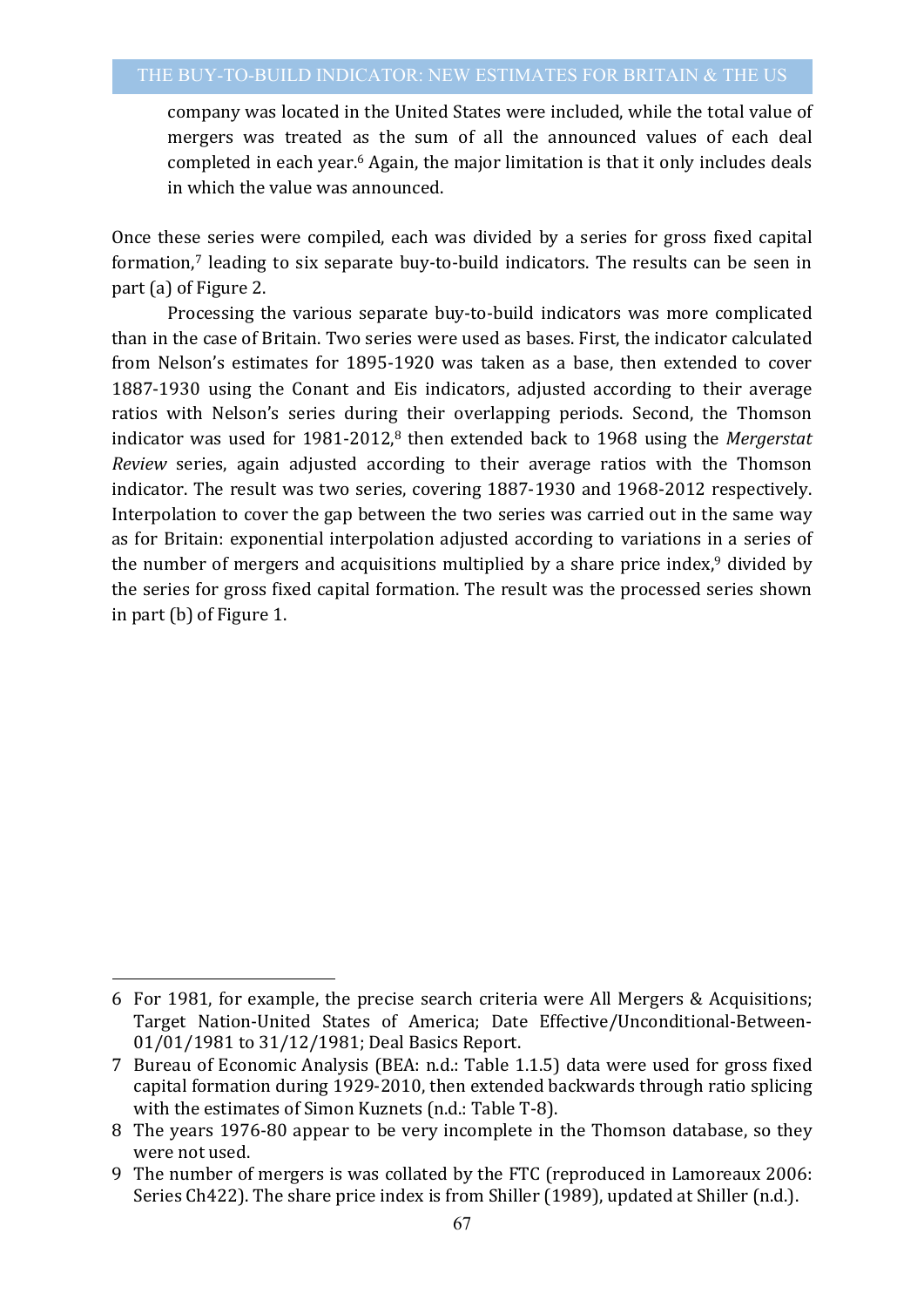

Raw and Processed Buy-to-Build Indicators for the United States



Note: Logarithmic scale.

Sources: See text.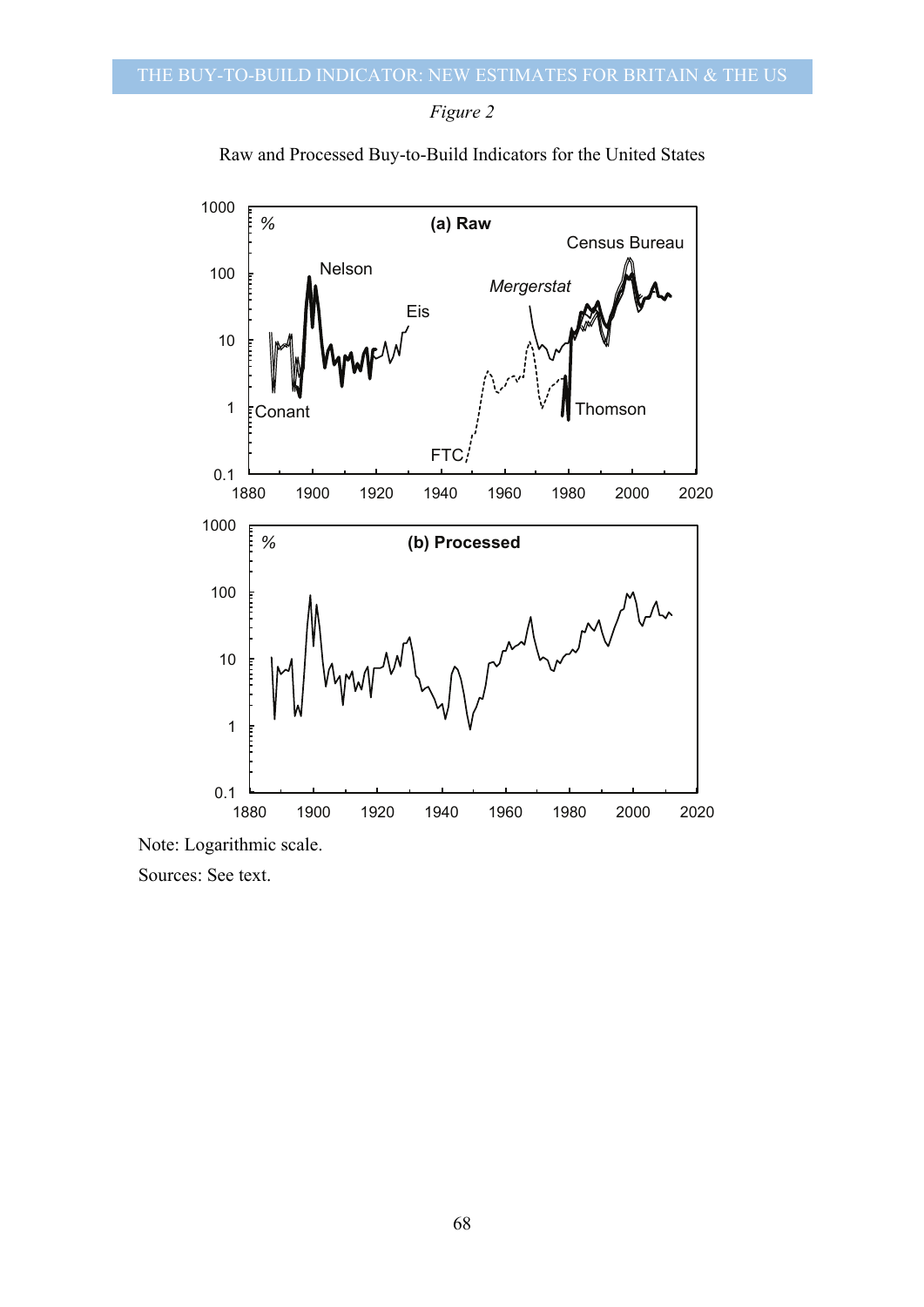#### **Observations**

 $\overline{a}$ 

Three main observations on the new series can be made:

- 1. The series for the United States differs considerably from that of Nitzan and Bichler (2009: 338, Figure 15.2), which appear to show a fairly continuous exponential trend from the late nineteenth century to the 2000s. By contrast, the new series is effectively trendless until after the Second World War, when a strong upward trend begins. This difference is principally because of an error in Nitzan and Bichler's calculations, as they appear to have accidentally used figures for gross fixed capital formation in 'constant' 1929 prices up to  $1928$ .<sup>10</sup> Prices in 1929 were notably inflated compared to the current prices of previous years, resulting in an artificially low buy-to-build indicator. Once the correct current prices are used, as in the new series, the buy-to-build indicator appears higher prior to 1929, doing away with the long-term upward trend. From this perspective, the Great Merger Wave of the 1890s appears truly great, as the buyto-build indicator would not return to such levels until around the year 2000. Nitzan and Bichler's (2009: 331) proposition that '[o]ver the longer haul, mergers and acquisitions tend to rise relative to green-field investment' therefore becomes more problematic, with much depending on what qualifies as the 'longer haul'. It suggests that a more nuanced historical narrative is required.
- 2. There is a notable similarity between the British and US buy-to-build indicators, with both following similar patterns: essentially trendless up to the Second World War, with a strong upward trend thereafter. During 1887-2012 the Pearson correlation coefficient between the two series is 0.75, indicating a fairly close correlation. Capitalism, at least in the Anglo-Saxon countries, thus appears to have moved to similar rhythms on both sides of the Atlantic.
- 3. For both countries, the buy-to-build indicator has some correlation with Nitzan and Bichler's (2009: 384, Figure 17.1) 'Stagflation Index', which they calculate as 'the average of: (1) the standardized deviations from the average of the rate of unemployment; and (2) the standardized deviation from the average rate of inflation of the GDP implicit price deflator'. In Figure 3 the correlation can be seen in simple visual terms, as the Stagflation Index and the buy-to-build indicators tend to fluctuate in opposite directions.<sup>11</sup> This could be taken as

<sup>10</sup>The series they reference is clearly in constant prices. See Nitzan and Bichler (2009: 360) and US Bureau of the Census (1975: I, 231, Series F105).

<sup>11</sup>For Britain, Feinstein's unemployment rate was used for 1880-1947, then the National Insurance rate, then the ONS rate (from Mitchell 1988: 124; and ONS n.d.: Series MGSR); the inflation rate is based on the GDP deflator from Officer and Williamson (2013) for 1879-1948 and ONS (n.d.: Series IHYS) for 1948-2012. For the United States, the unemployment rate comes from US Bureau of the Census (1975: I, 135, Series D86; and n.d.); and the GDP deflator is from Johnson and Williamson (2013) for 1889-1929 and the BEA (n.d.) for 1929-2012.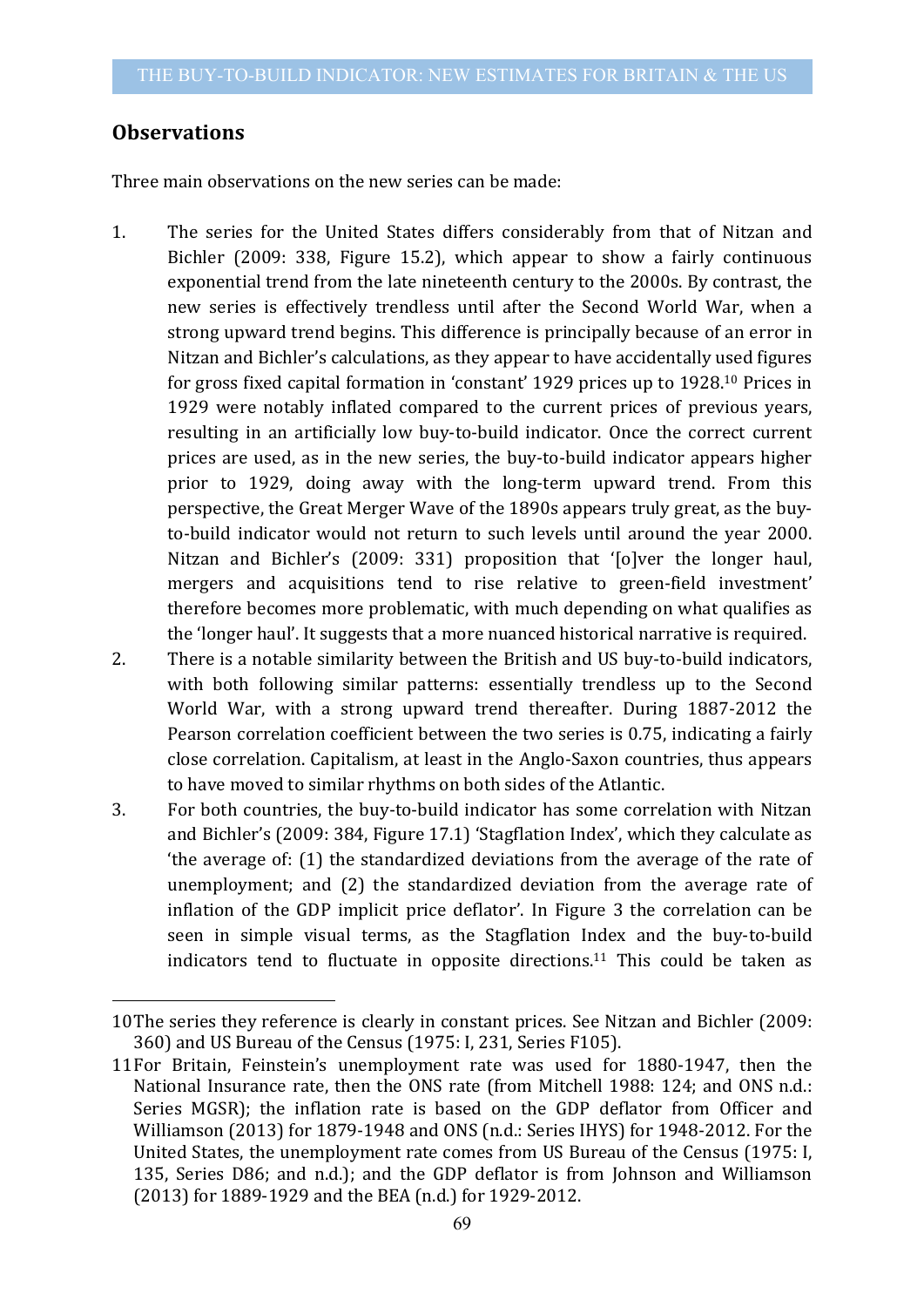confirmation of their claim 'that, following the initial emergence of big business at the turn of the twentieth century, internal breadth and external depth tended to move counter-cyclically' (2009: 385). Figure 3 suggests that this has been the case not only in the United States, but also in Britain.

#### *Figure 3*

Amalgamation versus Stagflation in Britain and the United States





\*\* Expenditure on mergers and acquisitions as a percentage of gross fixed capital formation.

Note: Both series are smoothed as backward-looking 5-year moving averages. The lefthand axes are shown on a Logarithmic scale. Sources: See text.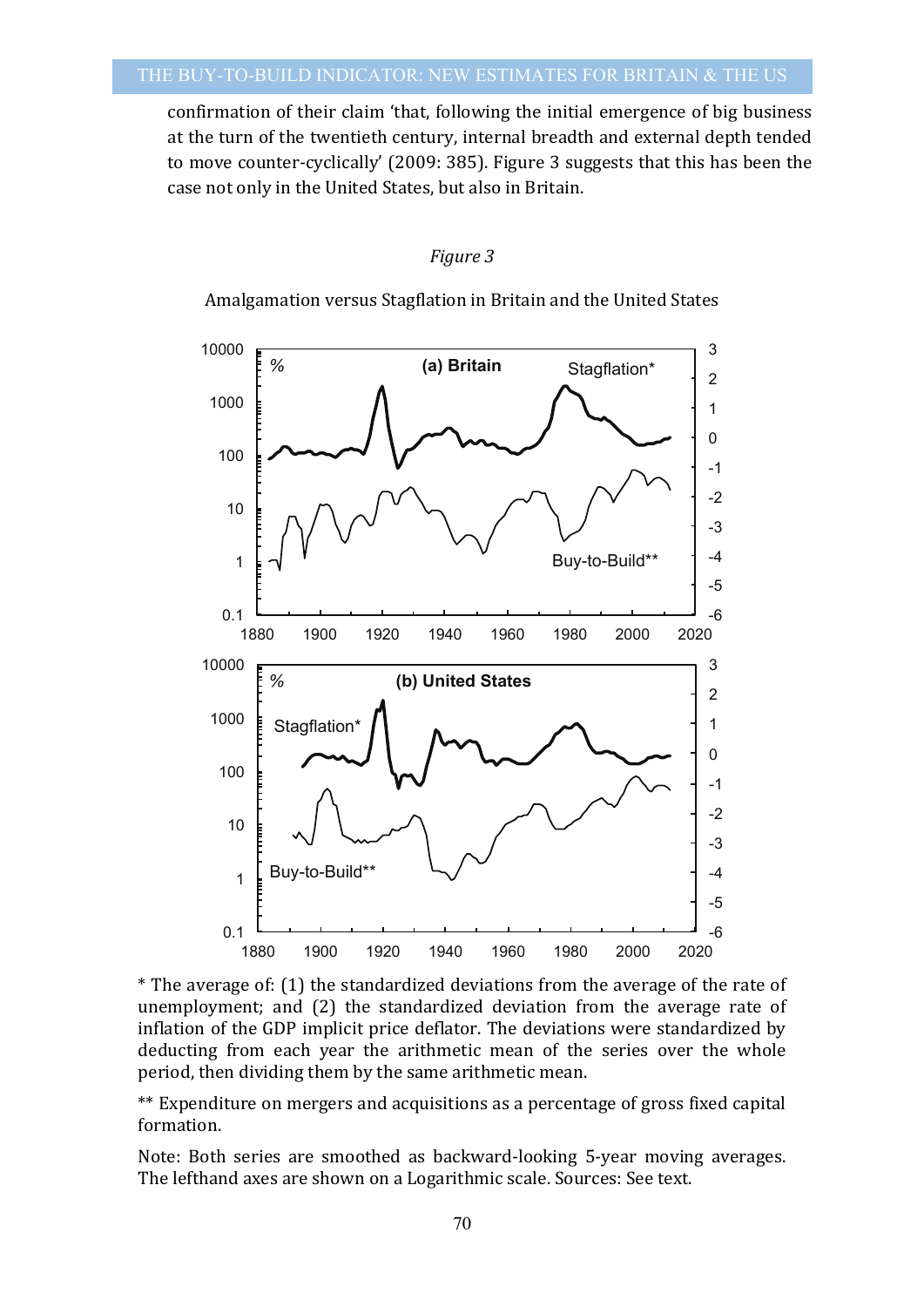#### **References**

- BEA (Bureau of Economic Analysis) (n.d.) 'National Income and Product Accounts' (http://www.bea.gov/national/nipaweb/index.asp, accessed March 20th, 2013).
- Conant, Jr., Luther (1901) 'Industrial Consolidations in the United States', *Publications of the American Statistical Association*, 7:53, 1-20.
- Eis, Carl (1969) 'The 1919-1930 Merger Movement in American Industry', *Journal of Law and Economics*, 12:2, 267-96.
- FTC (Federal Trade Commission) (1981) *Statistical Report on Mergers and Acquisitions 1979*.

Global Financial Data (n.d.), website, (https://www.globalfinancialdata.com, accessed March 19th, 2013).

Golbe, Devra L. and Lawrence J. White, 'A Time-Series Analysis of Mergers and Acquisitions in the U.S. Economy', in Alan J. Auerbach (ed.) (1988) *Corporate Takeovers: Causes and Consequences* (Chicago, IL: Univ. of Chicago), 265-310.

Hannah, Leslie (1983) The Rise of the Corporate Economy (2nd ed., London: Methuen).

Johnston, Louis and Samuel H. Williamson (2013) 'What Was the U.S. GDP Then?' (http://www.measuringworth.com/usgdp, accessed March 30th, 2013).

Kuznets, Simon (n.d.) 'Annual Estimates, 1869-1955', mimeo.

Lamoreaux, Naomi R. (2006) 'Mergers, Acquisitions, and Joint Ventures: Number and Assets: 1919-1979', in Carter, Susan B., Scott Sigmund Gartner, Michael R. Haines, Alan L. Olmstead, Richard Sutch and Gavin Wright (eds.) (2010) *Historical Statistics of the United States: Millennial Edition*  (Cambridge Univ. Press, on-line: http://hsus.cambridge.org/HSUSWeb, accessed May 12th, 2011).

*Mergerstat Review* (1991) 'Twenty-Five Year Satistical [sic] Review', through LexisNexis (http://www.lexisnexis.com, accessed May 4th, 2011).

\_\_\_\_\_\_\_\_\_\_ (2008) 'Part Five Historical Review: Twenty-Five Year Statistical Review', through LexisNexis (http://www.lexisnexis.com, accessed May 4th, 2011).

Mitchell, B.R. (1988) *British Historical Statistics* (Cambridge: Cambridge Univ. Press).

Nelson, Ralph L. (1959) Merger Movements in American Industry 1895-1956 (Princeton, NJ: Princeton Univ. Press).

Nitzan, Jonathan and Shimshon Bichler (2009) *Capital as Power: A Study in Order and Creorder* (London: Routledge).

\_\_\_\_\_\_\_\_\_\_ (2002) *The Global Political Economy of Israel* (London: Pluto Press).

- Officer, Lawrence H. and Samuel H. Williamson (2013) 'What Was the U.K. GDP Then?' (http://www.measuringworth.com/ukgdp, accessed March 20th, 2013).
- ONS (Office for National Statistics) (n.d.), website, (http://www.statistics.gov.uk, accessed March 20th, 2013).
- Shiller, Robert J. (1989) Market Volatility, Cambridge, MA: MIT Press.
- \_\_\_\_\_\_\_\_\_\_ (n.d.), website, (http://www.econ.yale.edu/~shiller/data.htm, accessed 14 October 2011)
- Thomson Financial (n.d.), through Thomson ONE Banker, website, (http://banker.thomsonib.com, accessed March 19th, 2013).